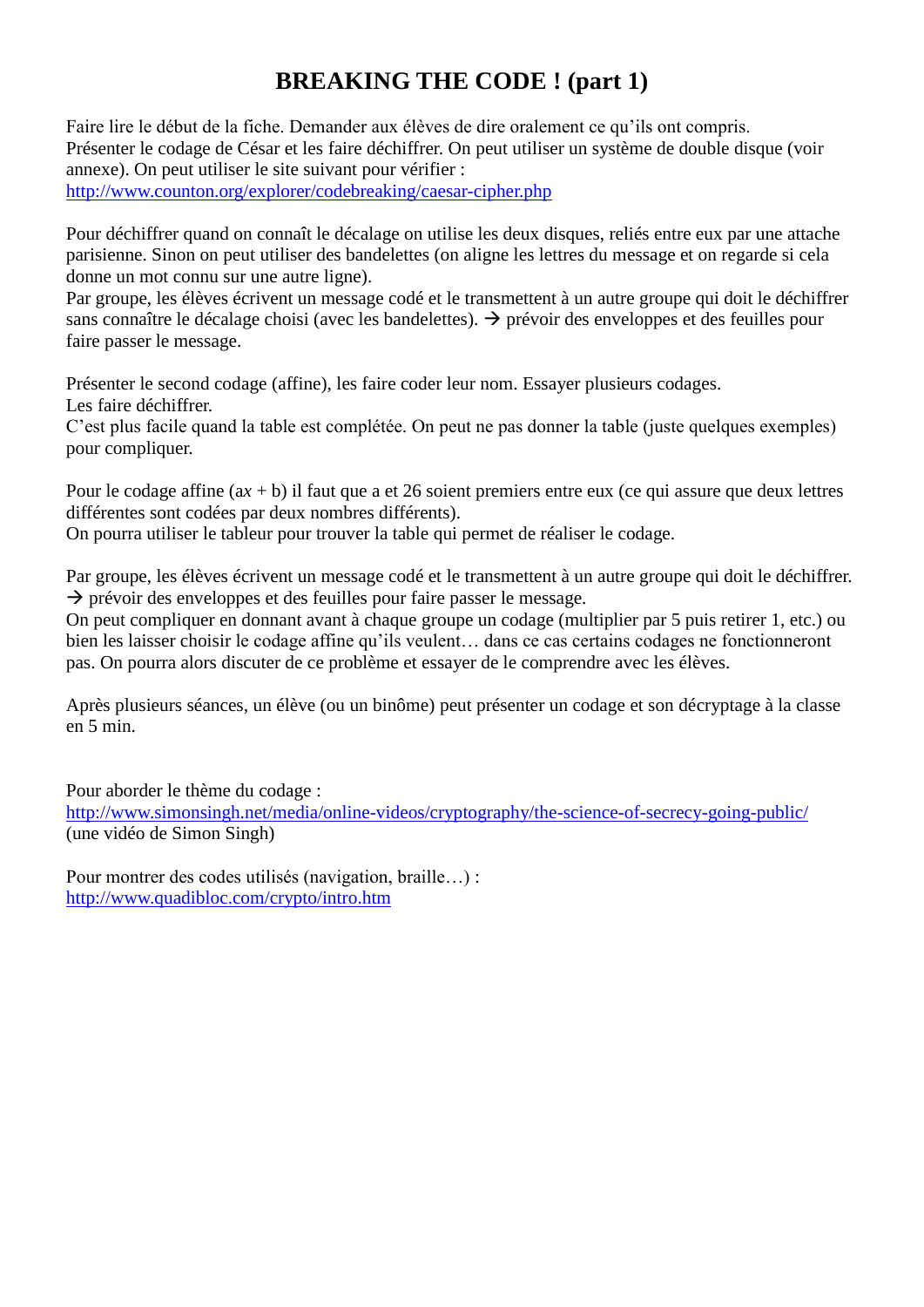# **BREAKING THE CODE ! (part 1)**

When you think of *spies and secret agents*, you might think of lots of things; nifty gadgets, foreign travel, dangerous missiles, fast cars and being shaken but not stirred. You probably wouldn't think of mathematics. But you should.

*Cracking codes* and unravelling the true meaning of secret messages involves loads of maths, from simple addition and subtraction, to data handling and logical thinking.

In fact, *some of the most famous code breakers in history have been mathematicians* who have been able to use quite simple maths to uncovered plots, identify traitors and influence battles.

## **The Roman Geezer**



Let me give you an example. Nearly 2000 years ago, Julius Caesar was busy taking over the world, invading countries to increase the size of the Roman Empire. He needed a way of communicating his battle plans and tactics to everyone on his side without the enemy finding out. So *Caesar would write messages to his generals in code*.

Instead of writing the letter 'A', he would write the letter that comes three places further on in the alphabet, the letter 'D'. Instead of a 'B', he would write an 'E', instead of a 'C', he would write an 'F' and so on. When he got to the end of the alphabet, however, he would have to go right back to the

beginning, so instead of an 'X', he would write an 'A', instead of a 'Y', he'd write a 'B' and instead of 'Z', he'd write a 'C'.

Complete the table to find out how Caesar would encode the following message:

| Caesar's message | A       | $\mathbf{r}$ | $\mathbf{r}$ | A | $\Gamma$<br>U | $\mathbf{I}$<br>IN. | A | $\mathbf{r}$ | D | A | W | N |
|------------------|---------|--------------|--------------|---|---------------|---------------------|---|--------------|---|---|---|---|
|                  | D<br>IJ |              |              |   |               |                     |   |              |   |   |   |   |
|                  | ⌒       |              |              |   | ᠇             | IVI                 |   |              |   |   |   |   |
| Coded message    |         |              |              |   | −             | <b>NT</b>           |   |              |   |   | ▱ |   |

When Caesar's generals came *to decipher the messages*, they knew that all they had to do was go back three places in the alphabet.

Have a go at trying to work out these messages which could have been sent by Caesar or his generals:

| HQHPB DSSURDFKLQJ        | WKLUWB GHDG        | UHWUHDW WR IRUHVW        |
|--------------------------|--------------------|--------------------------|
| <b>ENEMY APPROACHING</b> | <b>THIRTY DEAD</b> | <b>RETREAT TO FOREST</b> |

### **Easy as 1, 2, 3**

This all seems very clever, but so far it's all been letters and no numbers. So where's the maths? The maths comes if you think of the letters as numbers from 0 to 25 with A being 0, B being 1, C being 2 etc. Then encoding, shifting the alphabet forward three places, is the same as adding three to your starting number :

| A I |  |  |  |  |  | $\mathbb{R} \times \mathbb{R} \times \mathbb{R}$ . $\mathbb{R} \times \mathbb{R} \times \mathbb{R}$ , $\mathbb{R} \times \mathbb{R} \times \mathbb{R}$ , $\mathbb{R} \times \mathbb{R}$ , $\mathbb{R} \times \mathbb{R}$ , $\mathbb{R} \times \mathbb{R}$ |  |  |  |  | $\mathbf{M}$                                                     |            |  |
|-----|--|--|--|--|--|-----------------------------------------------------------------------------------------------------------------------------------------------------------------------------------------------------------------------------------------------------------|--|--|--|--|------------------------------------------------------------------|------------|--|
|     |  |  |  |  |  |                                                                                                                                                                                                                                                           |  |  |  |  | $\ 8\ 9\ 10\ 11\ 12\ 13\ 14\ 15\ 16\ 17\ 18\ 19\ 20\ 21\ 22\ 23$ | - 24    25 |  |

For example, encoding the letter 'A' is 0+3=3, which is a 'D'.

Coding T is:  $8 + 3=11$ , which is 'L'.

However, you do have to be careful when you get to the end of the alphabet, because there is no letter number 26, so you have to go back to number 0. In maths we call this 'MOD 26', instead of writing 26, we go back to 0.

Have a go at coding your name by adding 3 to every letter : .....................................................................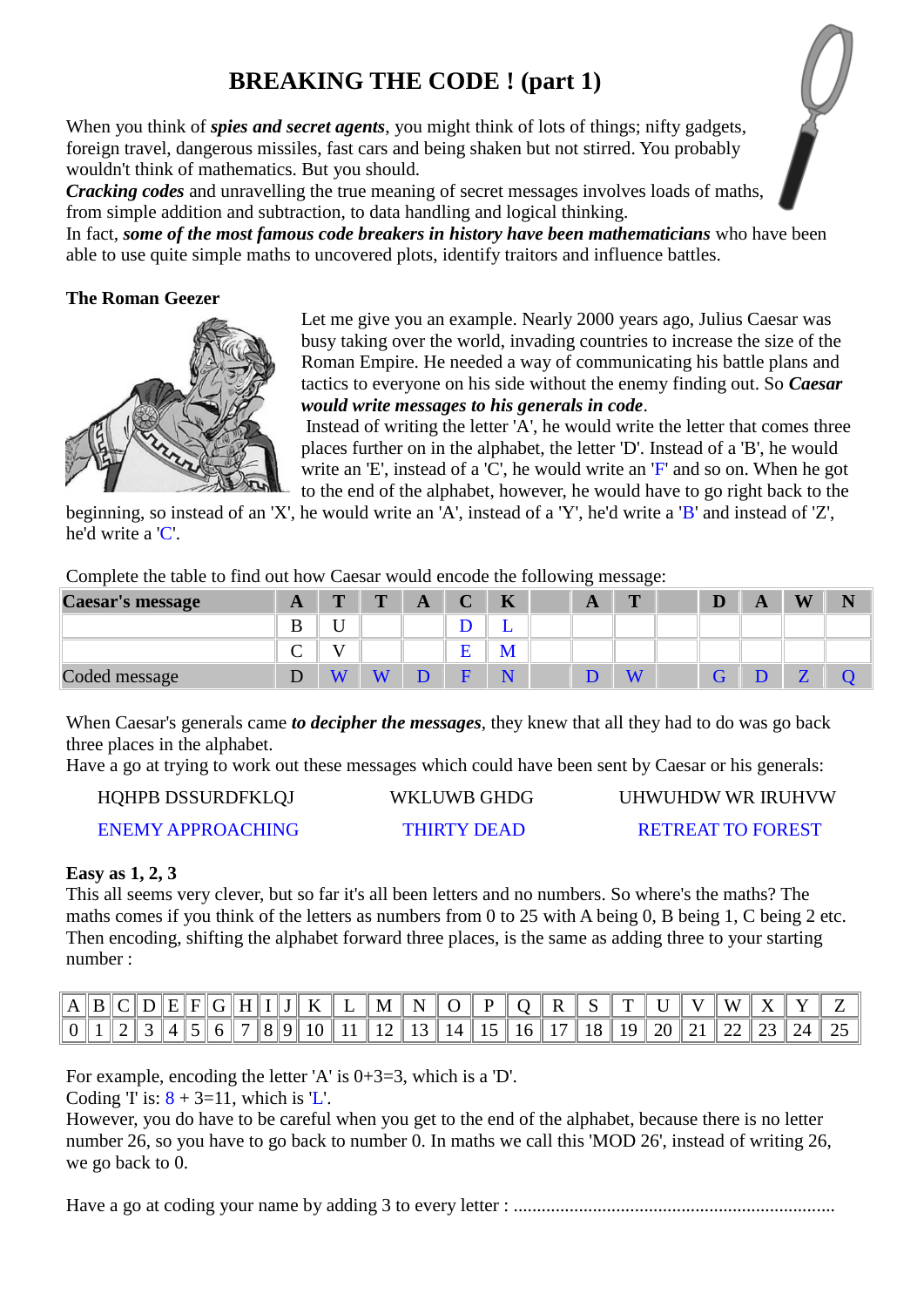Then have a go at coding your name by shifting the alphabet forward by more places by adding greater numbers eg adding 5... ...then adding 10.

..................................................................... .....................................................................

Then have a go at decoding. If your letters are numbers and encoding is addition, then decoding is subtraction, so if you've coded a message by adding 5, you will have to decode the message by subtracting 5.

## HTSLWFYZQFYNTSX

### **CONGRATULATIONS**

### **Let's try another code**

Let's use a more difficult operation to encode a message. For instance, multiply each number by 3 and then add 2.

| $\mathbf{A}$ |  |  |  |  |  |  |  |  | $E E F G H I J J K L M N O P Q R S T U V W X Y$                                                                                                                                                                                   |  |  |  |                                                                                                                                                                                                                                                                                                                                                                                                                                                                                                                                                                                                       |
|--------------|--|--|--|--|--|--|--|--|-----------------------------------------------------------------------------------------------------------------------------------------------------------------------------------------------------------------------------------|--|--|--|-------------------------------------------------------------------------------------------------------------------------------------------------------------------------------------------------------------------------------------------------------------------------------------------------------------------------------------------------------------------------------------------------------------------------------------------------------------------------------------------------------------------------------------------------------------------------------------------------------|
|              |  |  |  |  |  |  |  |  |                                                                                                                                                                                                                                   |  |  |  | $\parallel 5 \parallel 6 \parallel 7 \parallel 8 \parallel 9 \parallel 10 \parallel 11 \parallel 12 \parallel 13 \parallel 14 \parallel 15 \parallel 16 \parallel 17 \parallel 18 \parallel 19 \parallel 20 \parallel 21 \parallel 22 \parallel 23 \parallel 24 \parallel 25 \parallel 24 \parallel 25 \parallel 25 \parallel 26 \parallel 27 \parallel 28 \parallel 28 \parallel 28 \parallel 29 \parallel 29 \parallel 29 \parallel 29 \parallel 20 \parallel 21 \parallel 22 \parallel 23 \parallel 24 \parallel 25 \parallel 29 \parallel 20 \parallel 21 \parallel 22 \parallel 23 \parallel 24$ |
|              |  |  |  |  |  |  |  |  | $8 \  11 \  14 \  17 \  20 \  23 \  0 3 \  5 6 \  9 12 \  15 18 \  21 24 1 1 4 7 10 13 16 19 22 1$                                                                                                                                |  |  |  |                                                                                                                                                                                                                                                                                                                                                                                                                                                                                                                                                                                                       |
|              |  |  |  |  |  |  |  |  | $\boxed{O \parallel R \parallel U \parallel X \parallel A \parallel D \parallel G \parallel J \parallel M \parallel P \parallel S \parallel V \parallel Y \parallel B \parallel E \parallel H \parallel K \parallel N \parallel}$ |  |  |  |                                                                                                                                                                                                                                                                                                                                                                                                                                                                                                                                                                                                       |

Find the encoded message for : MATHS ARE EASY !

### MCHXD CBO OCDW

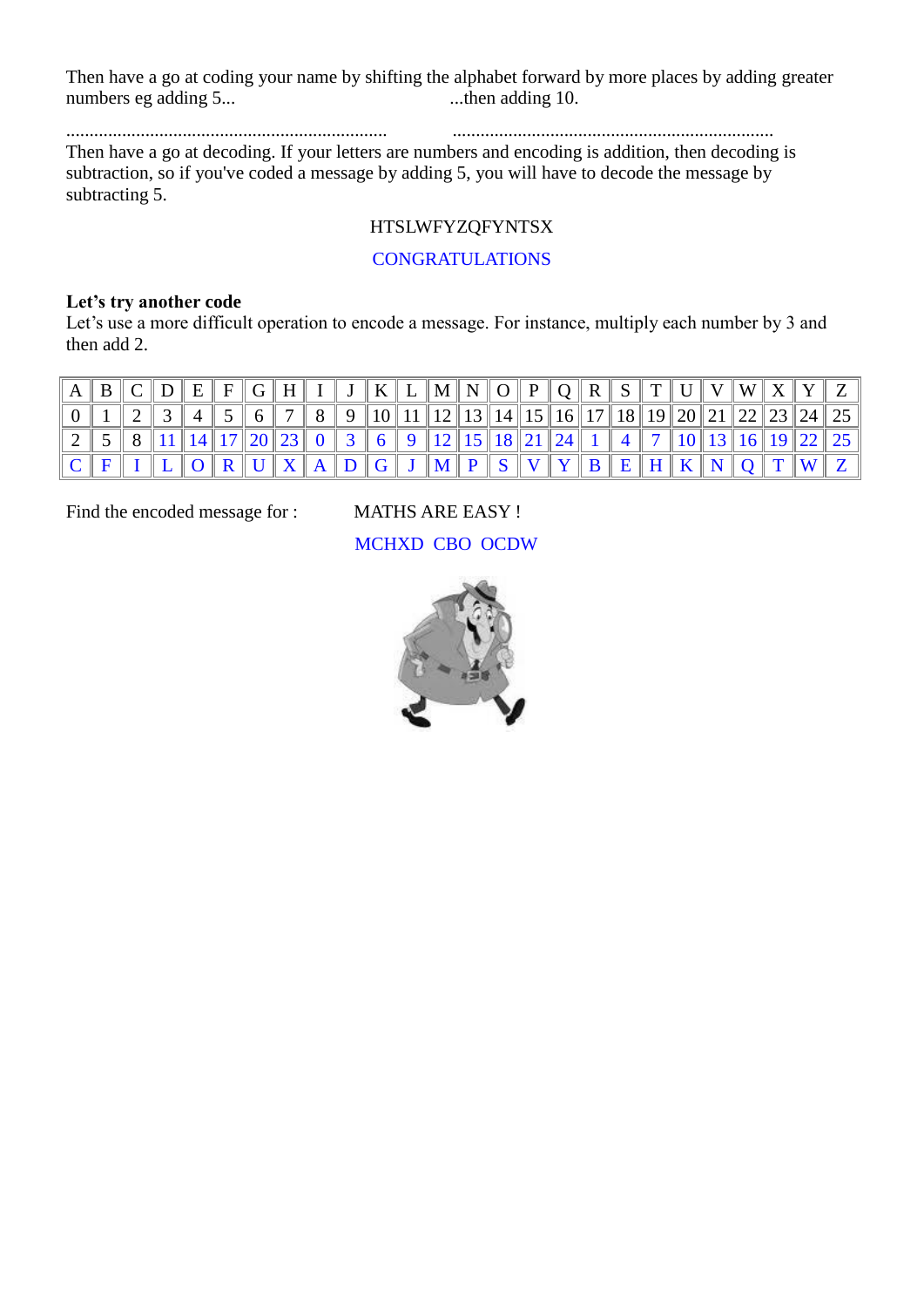# **BREAKING THE CODE ! (part 2)**

Follow the explanations to make a key to Caesar's code :

" Draw a circle with a radius of 6cm. Cut it off . With the same center, draw a circle with a radius of 5 cm. Divide the side of this disc into 26 equal parts (1 for each letter). Write the alphabet all around this disc.

Do it again with a smaller disc : the first with a radius of 5 cm and the second with a radius of 4 cm. Write the alphabet all around.

Fasten the two centers with a brass fastener."

Give each group a message to decipher. Write it and choose the shifting of the alphabet (ex :  $H \rightarrow A$ ): <http://www.counton.org/explorer/codebreaking/caesar-cipher.php>

"Here is a message coded by Caesar : can you deciffer it ?

MABL VHWX BL MHH XTLR MH UKXTD  $\rightarrow$  This code is too easy to break

PX ATOX MH YBGW T GXP PTR HY VHWBGZ → We have to find a new way of coding "

## **Ancient Runes**

Let the students look for how it works… Each drawing give the position of the letter in the table :  $W \rightarrow 5^{th}$  row and 3<sup>rd</sup> column  $A \rightarrow 1^{st}$  row and  $1^{st}$  column Be careful : Row first and Column in second position !  $S \rightarrow 4^{th}$  row and  $4^{th}$  column So the message to decipher is : LOOK UNDER THE STONE Let the students write a message to you !

# **BREAKING THE CODE ! (part 3)**

## **Treason!**

If you've got the hang of coding messages by shifting the alphabet forward, then you might have realised that it *is actually pretty simple to crack this type of code. It can easily be done just by trial and error. An enemy code breaker would only have to try out 25 different possible shifts before they were able to read your messages, which means that your messages wouldn't be secret for very long.*

*So, what about coding messages another way ? Instead of writing a letter, we could write a symbol, or draw a picture. Instead of an 'A' we could write \*, instead of a 'B' write + etc. For a long time, people thought this type of code would be really hard to crack. It would take the enemy far too long to figure out what letter of the alphabet each symbol stood for just by trying all the possible combinations of letters and symbols. There are 400 million billion billion possible combinations!*

This type of code was used by Mary Queen of Scots when she was plotting against Elizabeth the First. Mary wanted to kill Elizabeth so that she herself could become Queen of England and was sending coded messages of this sort to her co-conspirator Anthony Babington.



*Elisabeth The First Mary Queen of Scots*



Unfortunately for Mary, there is a very simple way of cracking this code that doesn't involve trial and error, but which does involve… surprise… surprise... **maths** !

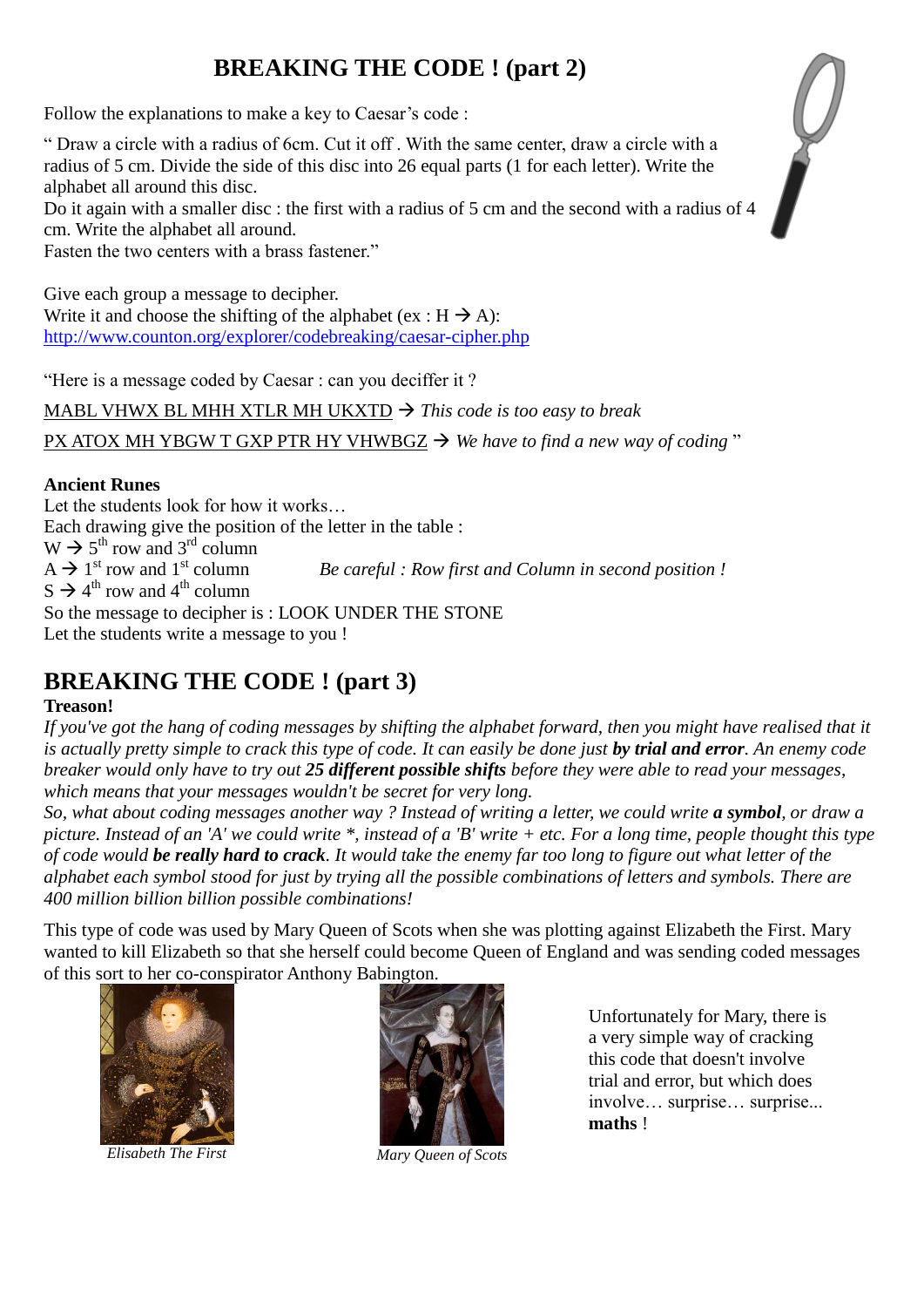awgivestracafgopasficgamafacperrs.

Letter sent by Mary Queen of Scots to her co-conspirator Anthony Babington. Every symbol stands for a letter of the alphabet.

*Letters in a language are pretty unusual because some get used more often than other letters. An easy experiment you can do to test this out is to get everyone in your class to raise their hand if they have the letter 'E' in their name. Then get all those with a 'Z' to raise their hand, then a 'Q', then an 'A'. You will probably find that 'E' and 'A' are more common than 'Z' and 'Q'.*

The graph below shows the average frequency of letters in English. To compile the information, people looked through thousands and thousands of books, magazines and newspapers, and counted the number of times each letter came up.



In English, which is the most commonly used letter  $?E$ 

In any piece of writing, on average, how often do we use E ? 13 %

Which is the second most common letter ? T and the third most commonly used letter ? A

|  | Let's complete the table below : Average Frequency of letters in English |  |  |
|--|--------------------------------------------------------------------------|--|--|
|  |                                                                          |  |  |

|                                      |     |   |    |                                                                            |              |   | . .                                                            |  |   |   |   |   | ີ |                                                                                                                                             |                 |  |   |   |   |                  |   |
|--------------------------------------|-----|---|----|----------------------------------------------------------------------------|--------------|---|----------------------------------------------------------------|--|---|---|---|---|---|---------------------------------------------------------------------------------------------------------------------------------------------|-----------------|--|---|---|---|------------------|---|
| Letters                              |     |   |    | m                                                                          | $\mathbf{L}$ |   |                                                                |  |   |   |   |   |   |                                                                                                                                             | <b>M, P, W,</b> |  |   |   |   |                  |   |
| Frequency                            | (%) |   | 13 |                                                                            |              |   | ┍                                                              |  |   |   |   |   |   |                                                                                                                                             |                 |  |   |   |   |                  |   |
| Lettre                               | A   | B |    | E                                                                          | F            | G | H                                                              |  | K | M | N | O | P | R                                                                                                                                           |                 |  | V | W | X | $\mathbf{v}$     | Z |
| Indice de<br>fréquence<br>en Anglais |     |   |    | $\vert 8.08 \vert 1.67 \vert 3.18 \vert 3.99 \vert 12.56 \vert 2.17 \vert$ |              |   | $\vert 1.80 \vert 5.27 \vert 7.24 \vert 0.14 \vert 0.63 \vert$ |  |   |   |   |   |   | $(4.04 \, \, 2.60 \, \, 7.38 \, \, 7.47 \, \, 1.91 \, \, 0.09 \, \, 6.42 \, \, 6.59 \, \, 9.15 \, \, 2.79 \, \, 1.00 \, \, 1.89 \, \, 0.21$ |                 |  |   |   |   | $1,65 \mid 0.07$ |   |

This information that can help you to crack codes.

All Elizabeth the First's Spy-Master had to do to crack Mary's code, was to look through the coded message and count the number of times each symbol came up. The symbol that came up the most would probably stand for the letter 'E'.

When you crack codes like this, by looking for the most common letter, it's called **'frequency analysis'**, and it was this clever method of cracking codes that resulted in Mary having her head cut off !

J'ai montré ensuite aux élèves les répétitions courantes en anglais sur le site : <http://www.counton.org/explorer/codebreaking/frequency-analysis.php>

Ensuite j'ai montré (10 min) une video de Simon Singh :

<http://simonsingh.net/media/online-videos/cryptography/the-science-of-secrecy-going-public/>

cela parle d'une nouvelle façon de crypter les messages découverte dans les années 70, les chercheurs expliquent leur découverte.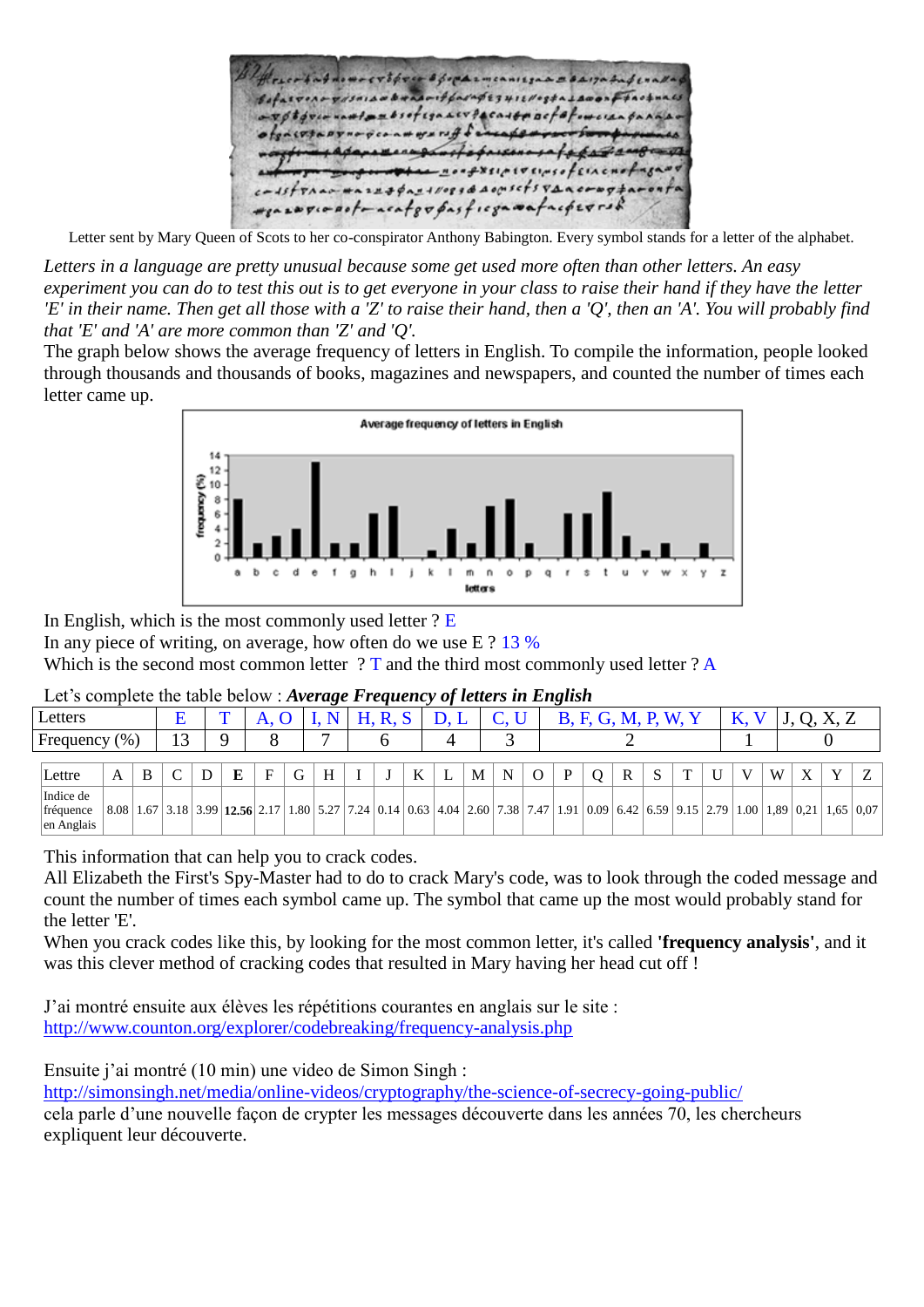# **BREAKING THE CODE ! (part 4)**

Let us follow the story of *The Gold Bug* by Edgar Allan Poe.



Here is the message found on a parchment :

 53‡‡+305))6\*;4826)4‡.)4‡);806\*;48+8¶60))85;1‡(;:‡\*8 +83(88)5\*+;46(;88\*96\*?;8)\*‡(;485);5\*+2:\*‡(;4956\*2(5\*— 4)8¶8\*;4069285);)6+8)4‡‡;1(‡9;48081;8:8‡1;48+85;4)485 +528806\*81(‡9;48;(88;4(‡?34;48)4‡;161;:188;‡?;

Cracking this code will allow the narrator to find a treasure ! Let's follow him to decipher the enigma…

1<sup>st</sup> step : Guessing the language in which the enigma is written  $\rightarrow$  *English* for sure !

 $2<sup>nd</sup>$  step : Find all the characters used in the message. Count them all and find their frequency in it.

| Character | o                  |   | _        | -le<br>-34 | $\mathbf{A}$<br>灬 | <b>Contract Contract Contract</b>                    | -<br>ິ              |                |  |   |   | $\overline{\phantom{0}}$ |  |
|-----------|--------------------|---|----------|------------|-------------------|------------------------------------------------------|---------------------|----------------|--|---|---|--------------------------|--|
|           |                    |   |          |            |                   |                                                      |                     |                |  | ∽ | ັ |                          |  |
| Times     | $\mathbf{a}$<br>ັບ | ∼ | $\Delta$ | 1 v        | $\sim$<br>*∸      | $\overline{\phantom{a}}$<br>$\overline{\phantom{0}}$ | - 4<br>$\mathbf{r}$ | $\overline{1}$ |  |   |   |                          |  |

As the most frequent letter in English is E, we shall guess that '8' represents E. To verify this supposition, let's observe that the '8' is seen often in couples (for E is doubled with great frequency in English).

|                                     | $3rd$ step : The most frequent word in English is THE. Therefore find a repetition of three characters in the same |
|-------------------------------------|--------------------------------------------------------------------------------------------------------------------|
| order, the last of them being $8$ . | $\left  \right $ : 48                                                                                              |

Now you can guess which symbol represents T, and the one representing H. Write it in the table and replace all these symbols in the message.

 $4<sup>th</sup>$  step : Let's find a new word in the message. Look at this part of the message  $\boxed{\text{THE T(EETH)}}$ . As we can't find any letter to complete the word *t..eeth,*we shall think that the last 'th' is the beginning of the following word. Can you find the missing letter in *t..ee* ? Try all the letters ! Now you can guess which letter stands for (.

5<sup>th</sup> step : Let the pupils work by group and try to deciffer the message. Let them argue in their group. Each group can present his findings to the others.

At the beginning of the second line, we can see :  $\vert$  +EGREE  $\vert$  Guess the letter which is missing. At the beginning of the message we observe :  $\vert$  5GOOD  $\vert$ , this means probably two words : '.. good'. Which THIRTEEN 9INUTE)  $|$   $|$  1ROM  $|$   $|$  FORT :  $|$  SE ENTH Fours letters beyond this word, we notice the combination :  $\vert$  TH6RTEE\*  $\vert$  which suggests the word '*th...rtee..*'. A way of deciphering (according to *The Gold Bug*) : We now can read : "*the tree th........h the*" with three letters missing. Which word do you think it is ? through. So you can guess which letter stands for ‡, ? and 3. Now you know which letter stands for +. We have found two more letters ! letter do you think 5 stands for ? A Now we have guessed most of the letters. Look at those parts of the message : Now complete the following table : Characters 8 ; 4 ‡ ) \* 5 6 ( + 1 0 9 2 : 3 ? ¶ — . Letters  $E[T|H|O|S|N|A|I|R|D|F|L|M|B|Y|G|U|V|C|P$ 

Now you can decipher the message :

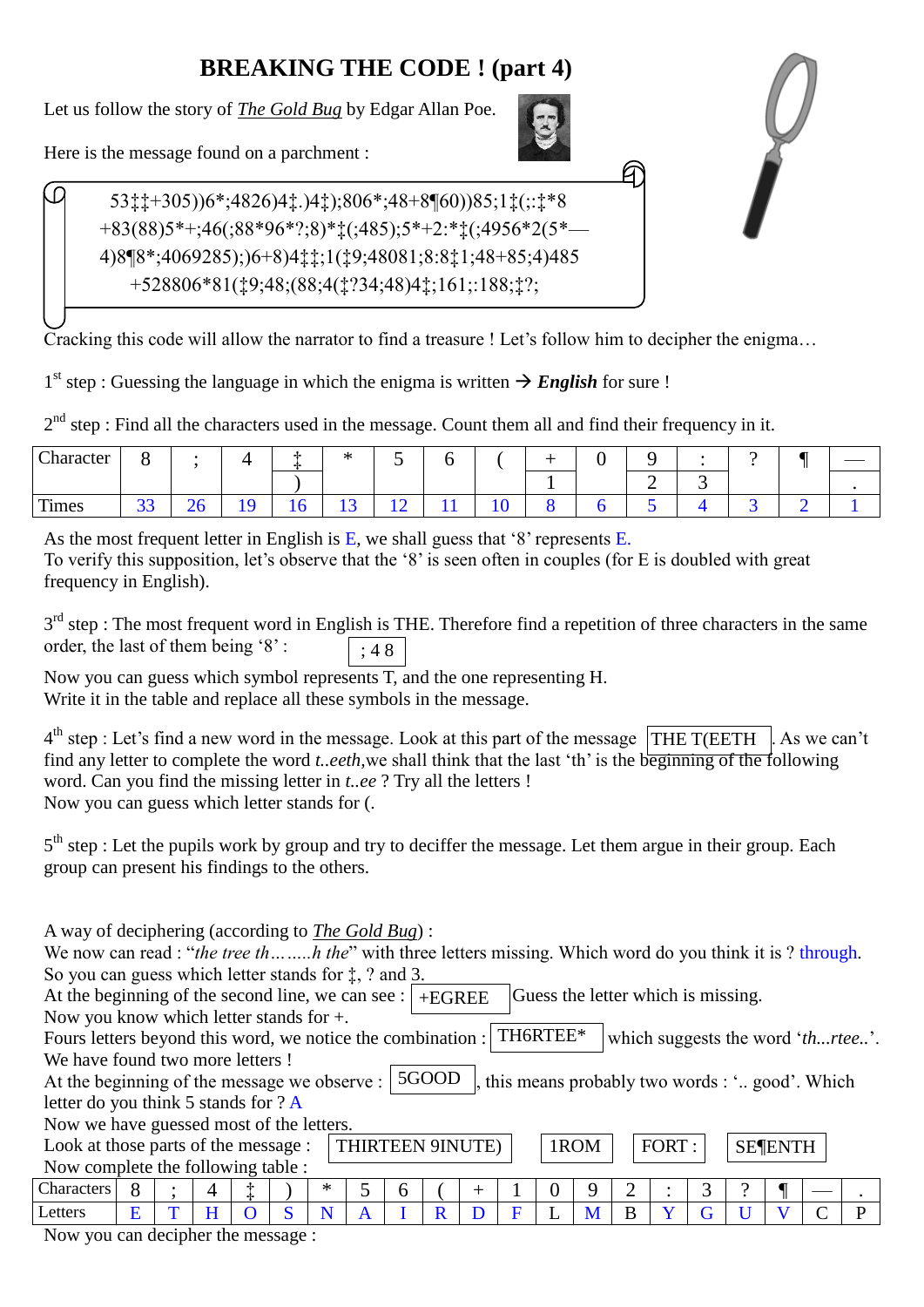5 3 ‡ ‡ + 3 0 5 ) ) 6 \* ; 4 8 2 6 ) 4 ‡ . ) 4 ‡ ) ; 8 0 6 \* ; 4 8 + 8 ¶ 6 0 ) ) 8 5 ; 1 ‡ ( ; : ‡ \* 8 A GOOD GLASS IN THE BISHOP'S HOSTEL IN THE DEVIL'S SEAT FORTY-ONE

 $+83(88)5*+;46(88*96*$ ?; 8 )\* $\ddagger$ (; 485); 5 \* + 2 : \*  $\ddagger$  (; 4956 \* 2 (5 \* — DEGREES AND THIRTEEN MINUTES NORTH EAST AND BY NORTH MAIN BRANC

4 ) 8 ¶ 8 \* ; 4 0 6 9 2 8 5 ) ; ) 6 + 8 ) 4 ‡ ‡ ; 1 ( ‡ 9 ; 4 8 0 8 1 ; 8 : 8 ‡ 1 ; 4 8 + 8 5 ; 4 ) 4 8 5 H SEVENTH LIMB EAST SIDE SHOOT FROM THE LEFT EYE OF THE DEATH'S HEA

 $+ 528806*81(19; 48; (88; 4(1234; 48)41; 161; 188; 1?$ D A BEE-LINE FROM THE TREE TROUGH THE SHOT FIFTY FEET OUT.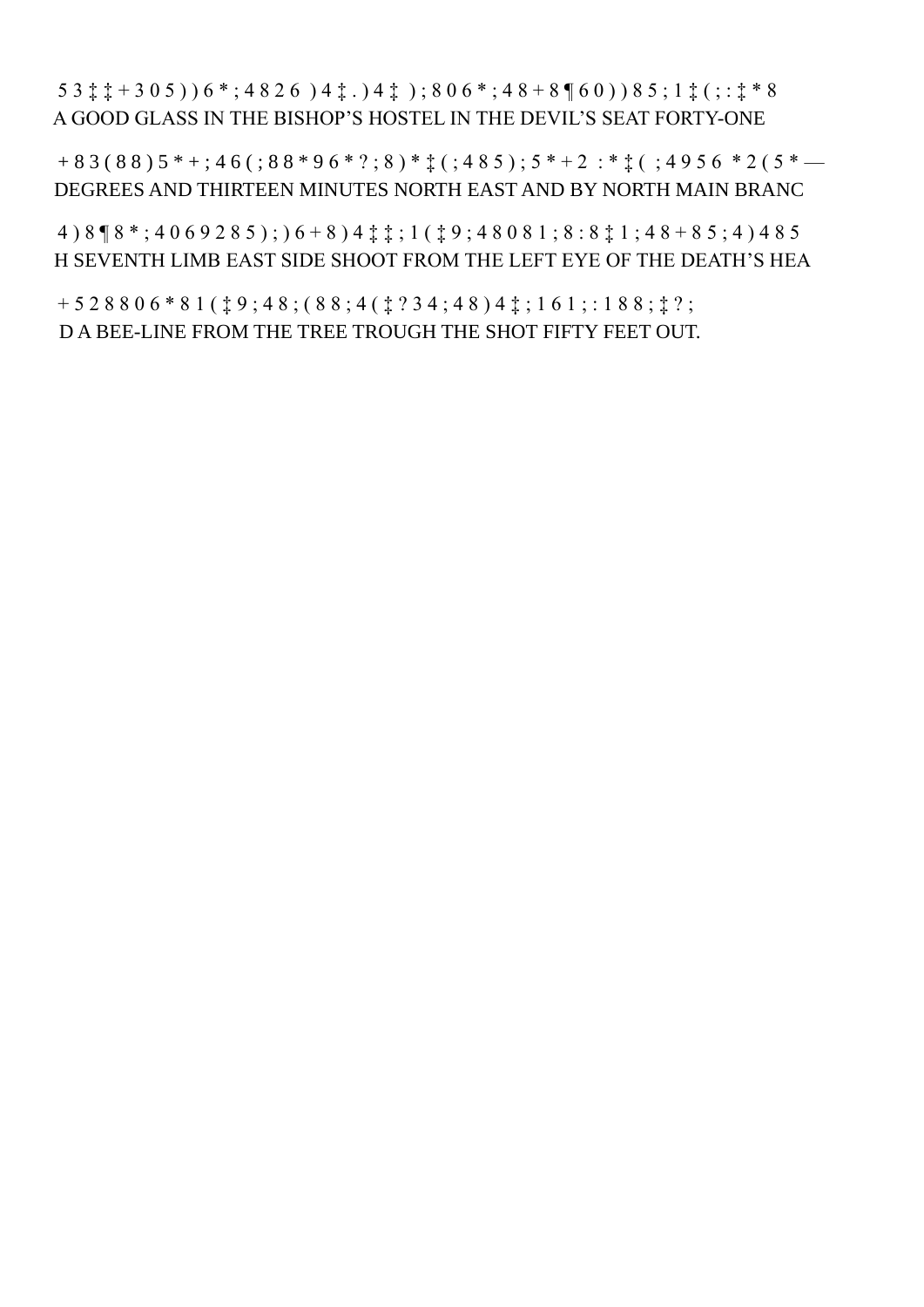On pourra mettre en ligne sur e-lyco des informations complémentaires :

- extrait original en anglais
- traduction en français
- lien aux explications données sur wikipedia

Printed from : *http://fr.wikipedia.org/wiki/Le\_Scarab%C3%A9e\_d%27or*

*Le Scarabée d'or* (*The Gold Bug*) est une [nouvelle](http://fr.wikipedia.org/wiki/Nouvelle) d['Edgar Allan Poe,](http://fr.wikipedia.org/wiki/Edgar_Allan_Poe) parue en juin [1843](http://fr.wikipedia.org/wiki/1843) dans le journal de [Philadelphie](http://fr.wikipedia.org/wiki/Philadelphie) *Dollar Newspaper*.

Poe a gagné un concours organisé par le journal et reçu un prix de 100 dollars, ce qui représente le montant le plus élevé que l'écrivain ait touché pour une nouvelle publiée<sup>[1](http://fr.wikipedia.org/wiki/Le_Scarabée_d%27or#cite_note-0)</sup>. C'est également le texte le plus largement lu du vivant de l'auteur<sup>[2](http://fr.wikipedia.org/wiki/Le_Scarabée_d%27or#cite_note-1)</sup>.

La nouvelle popularisa la [cryptographie](http://fr.wikipedia.org/wiki/Cryptographie) auprès du grand public tout en établissant la réputation de cryptographe hors pair de l'écrivain aux yeux de ses contemporains<sup>[3](http://fr.wikipedia.org/wiki/Le_Scarabée_d%27or#cite_note-2)</sup>. Elle a été reprise dans de nombreux journaux et publications et fut traduite en français par [Charles Baudelaire](http://fr.wikipedia.org/wiki/Charles_Baudelaire) et publiée dans [le recueil](http://fr.wikipedia.org/wiki/Anthologie) des *[Histoires](http://fr.wikipedia.org/wiki/Histoires_extraordinaires)  [extraordinaires](http://fr.wikipedia.org/wiki/Histoires_extraordinaires)*.

Dans cette nouvelle, William Legrand, trouve un magnifique [scarabée](http://fr.wikipedia.org/wiki/Scarabée) doré sur l'île Sullivan en [Caroline du Sud](http://fr.wikipedia.org/wiki/Caroline_du_Sud) où ce fils de bonne famille déchu est venu fuir la misère. Apparemment en or massif, le scarabée va tourmenter son esprit jusqu'à l'obsession.

Accompagné par son fidèle serviteur Jupiter et suivi par son ami narrateur, Legrand se lance, après de multiples péripéties engendrées par la découverte du scarabée, à la poursuite du trésor du célèbre [Cap'tain Kidd](http://fr.wikipedia.org/wiki/William_Kidd) dans une étrange chasse préfigurant *[L'Île au trésor](http://fr.wikipedia.org/wiki/L%27Île_au_trésor)* de [Stevenson.](http://fr.wikipedia.org/wiki/Robert-Louis_Stevenson) La découverte d'un message mystérieux sur une esquisse griffonnée sur un vieux parchemin engendre pour les protagonistes une séries de rebondissements qui mêle suspense et [cryptologie.](http://fr.wikipedia.org/wiki/Cryptologie)

*[http://fr.wikipedia.org/wiki/La\\_cryptologie\\_dans\\_le\\_scarab%C3%A9e\\_d%27or](http://fr.wikipedia.org/wiki/La_cryptologie_dans_le_scarabée_d%27or)*

Commentaires :

Cette séquence a été testée en 3ème et en 2de. La première partie peut être menée sur une ou deux séances.

On pourra présenter d'autres types de codages : pigpen, vigenère

(voir :<http://www.counton.org/explorer/codebreaking/index.php> ) codes barres, codages RSA... selon le niveau des élèves.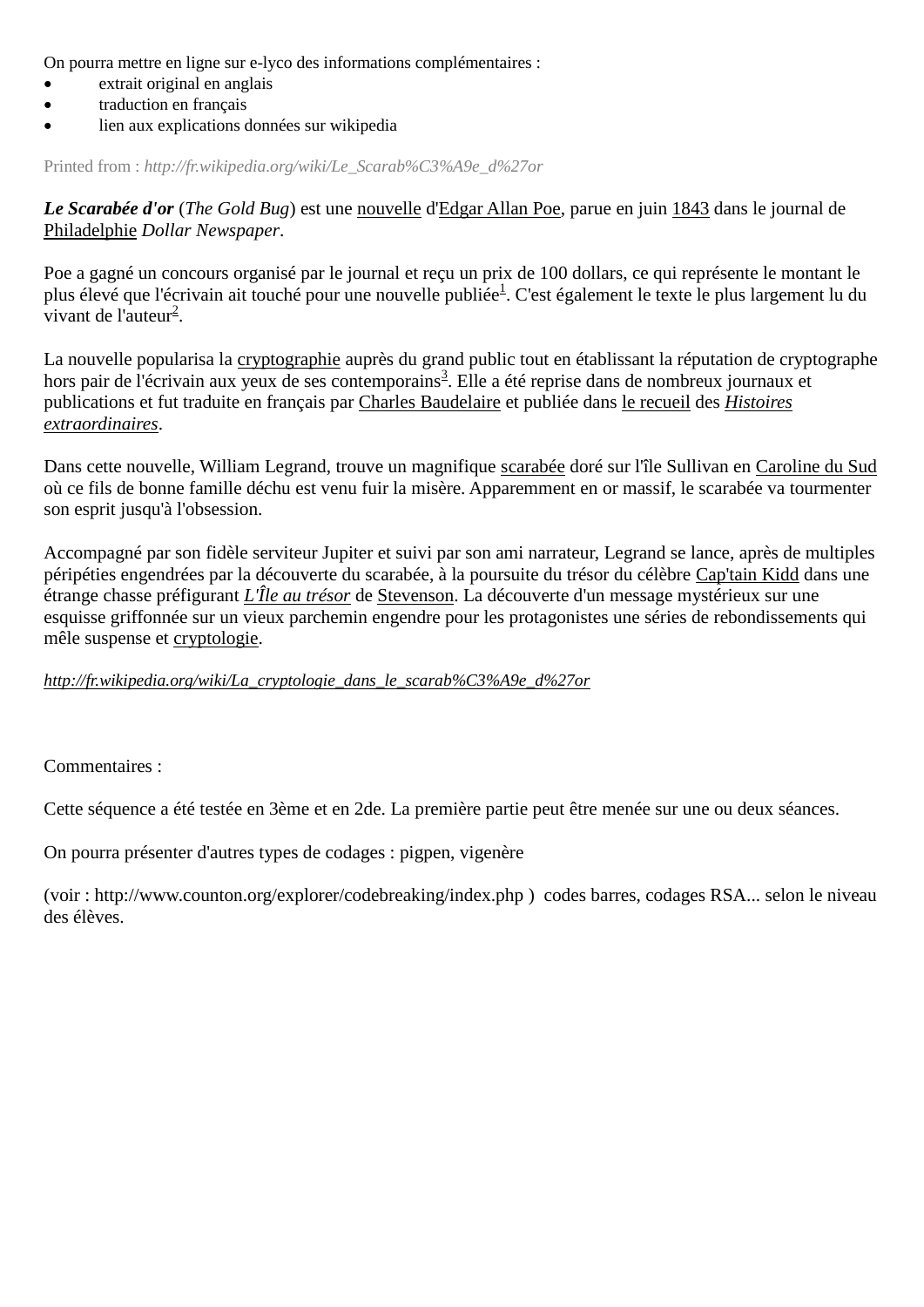

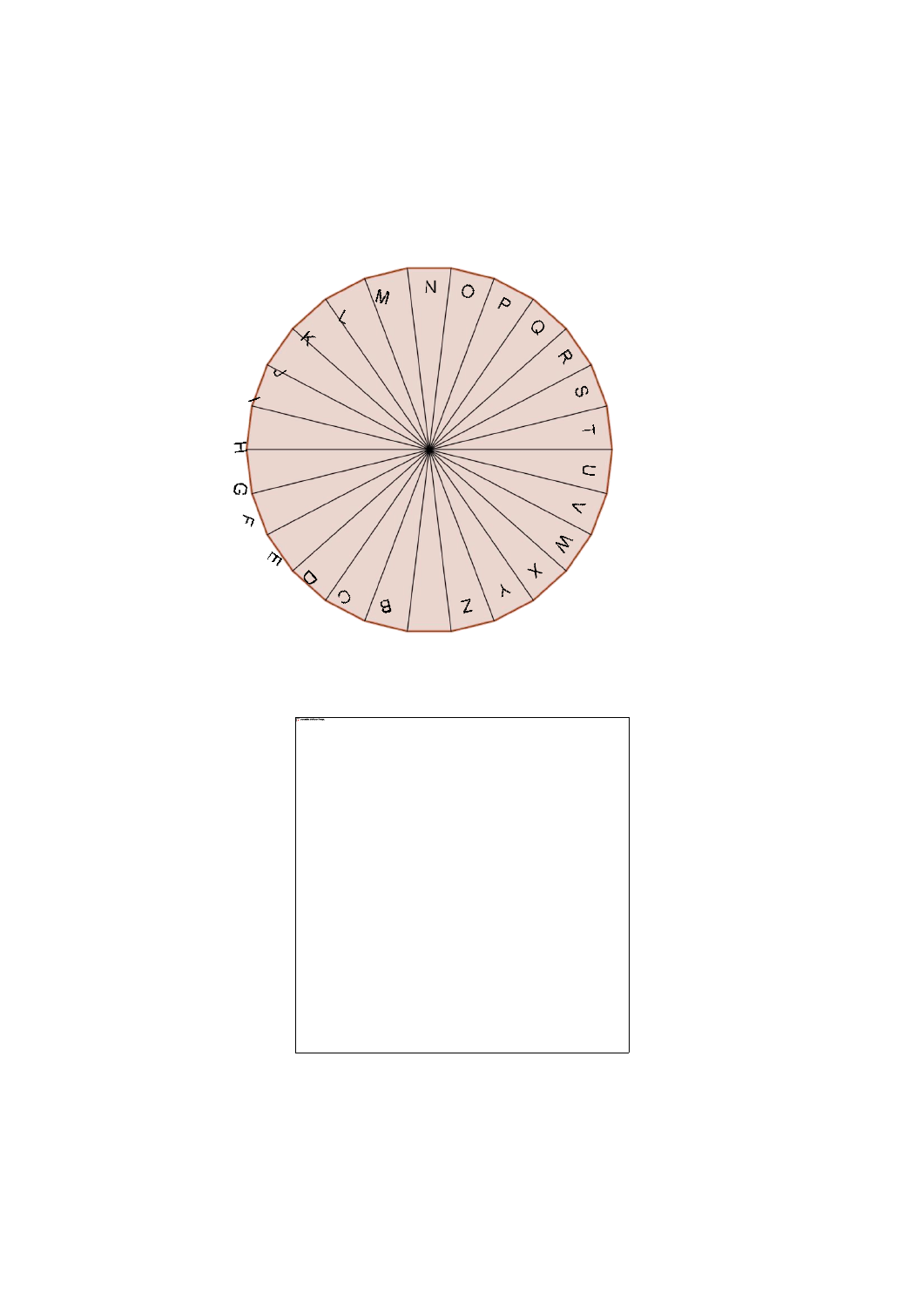| $\mathbf{A}$ | $\mathbf{A}$ | A            | $\mathbf{A}$ | $\mathbf{A}$ | $\mathbf{A}$ | A            | $\mathbf{A}$ | $\mathbf{A}$ | A            | $\mathbf{A}$ | $\mathbf{A}$ | A            | $\mathbf A$  | $\mathbf{A}$ | $\mathbf A$  |
|--------------|--------------|--------------|--------------|--------------|--------------|--------------|--------------|--------------|--------------|--------------|--------------|--------------|--------------|--------------|--------------|
| B            | $\bf{B}$     | B            | B            | $\, {\bf B}$ | B            | B            | $\bf{B}$     | B            | $\bf{B}$     | $\bf{B}$     | B            | B            | $\bf{B}$     | B            | $\, {\bf B}$ |
| $\mathbf C$  | $\mathbf C$  | $\mathbf C$  | $\mathbf C$  | $\mathbf C$  | $\mathbf C$  | $\mathbf C$  | $\mathbf C$  | $\mathbf C$  | $\mathbf C$  | $\mathbf C$  | $\mathbf C$  | $\mathbf C$  | $\mathbf C$  | $\mathbf C$  | $\mathbf C$  |
| $\mathbf D$  | $\mathbf D$  | $\mathbf D$  | $\mathbf D$  | $\mathbf D$  | $\mathbf D$  | $\mathbf D$  | D            | $\mathbf D$  | $\mathbf D$  | $\mathbf D$  | $\mathbf D$  | $\mathbf D$  | D            | D            | $\mathbf D$  |
| E            | E            | ${\bf E}$    | ${\bf E}$    | E            | ${\bf E}$    | ${\bf E}$    | E            | ${\bf E}$    | ${\bf E}$    | ${\bf E}$    | ${\bf E}$    | E            | ${\bf E}$    | ${\bf E}$    | ${\bf E}$    |
| $\mathbf F$  | $\mathbf{F}$ | $\mathbf F$  | $\mathbf F$  | $\mathbf{F}$ | $\mathbf F$  | $\mathbf F$  | $\mathbf F$  | $\mathbf F$  | $\mathbf F$  | $\mathbf F$  | $\mathbf F$  | $\mathbf F$  | $\mathbf{F}$ | $\mathbf F$  | $\mathbf F$  |
| ${\bf G}$    | $\mathbf G$  | ${\bf G}$    | ${\bf G}$    | $\mathbf G$  | ${\bf G}$    | ${\bf G}$    | ${\bf G}$    | ${\bf G}$    | ${\bf G}$    | ${\bf G}$    | ${\bf G}$    | $\mathbf G$  | $\mathbf G$  | $\mathbf G$  | ${\bf G}$    |
| $\mathbf H$  | $\mathbf H$  | $\mathbf H$  | $\mathbf H$  | $\mathbf H$  | $\mathbf H$  | $\mathbf H$  | $\mathbf H$  | $\mathbf H$  | $\mathbf H$  | $\mathbf H$  | $\bf H$      | $\mathbf H$  | $\mathbf H$  | $\bf H$      | $\mathbf H$  |
| $\mathbf I$  | $\mathbf I$  | $\mathbf I$  | $\mathbf I$  | $\mathbf I$  | $\mathbf I$  | $\mathbf I$  | $\mathbf I$  | $\mathbf I$  | $\mathbf I$  | $\mathbf I$  | $\mathbf I$  | $\mathbf I$  | $\mathbf I$  | $\mathbf I$  | $\mathbf I$  |
| $\mathbf{J}$ | $\bf J$      | $\mathbf J$  | $\bf J$      | $\mathbf{J}$ | $\bf J$      | ${\bf J}$    | $\mathbf{J}$ | $\bf J$      | $\bf J$      | $\bf J$      | ${\bf J}$    | $\bf J$      | $\bf J$      | $\bf J$      | $\bf J$      |
| $\mathbf K$  | $\mathbf K$  | $\mathbf K$  | $\mathbf K$  | $\mathbf K$  | K            | $\mathbf K$  | $\mathbf K$  | $\mathbf K$  | $\mathbf K$  | $\mathbf K$  | $\mathbf K$  | $\mathbf K$  | $\mathbf K$  | $\mathbf K$  | $\mathbf K$  |
| $\mathbf L$  | ${\bf L}$    | L            | ${\bf L}$    | L            | ${\bf L}$    | $\mathbf L$  | L            | $\mathbf L$  | $\mathbf L$  | L            | $\mathbf L$  | ${\bf L}$    | L            | ${\bf L}$    | ${\bf L}$    |
| $\mathbf M$  | M            | $\mathbf M$  | M            | M            | $\mathbf M$  | $\mathbf M$  | M            | $\mathbf M$  | M            | $\mathbf M$  | M            | $\mathbf M$  | $\mathbf M$  | $\mathbf M$  | $\mathbf M$  |
| ${\bf N}$    | ${\bf N}$    | ${\bf N}$    | ${\bf N}$    | ${\bf N}$    | ${\bf N}$    | ${\bf N}$    | ${\bf N}$    | ${\bf N}$    | ${\bf N}$    | ${\bf N}$    | ${\bf N}$    | ${\bf N}$    | ${\bf N}$    | ${\bf N}$    | $\mathbf N$  |
| $\mathbf 0$  | $\mathbf 0$  | $\mathbf 0$  | $\mathbf 0$  | $\mathbf 0$  | $\mathbf 0$  | $\mathbf 0$  | $\mathbf 0$  | $\mathbf 0$  | $\mathbf 0$  | $\mathbf{o}$ | $\mathbf 0$  | $\mathbf{o}$ | $\mathbf 0$  | $\mathbf 0$  | $\mathbf 0$  |
| $\mathbf P$  | $\mathbf{P}$ | $\mathbf P$  | $\mathbf P$  | $\mathbf{P}$ | $\mathbf P$  | $\mathbf P$  | $\mathbf{P}$ | ${\bf P}$    | $\mathbf P$  | $\mathbf{P}$ | $\mathbf P$  | $\mathbf P$  | $\mathbf{P}$ | $\mathbf P$  | $\mathbf P$  |
| Q            | Q            | Q            | Q            | Q            | Q            | Q            | Q            | Q            | Q            | Q            | $\bf Q$      | Q            | Q            | Q            | $\bf Q$      |
| $\mathbf R$  | $\mathbf R$  | $\mathbf R$  | $\mathbf R$  | $\mathbf R$  | $\mathbf R$  | $\mathbf R$  | $\mathbf R$  | $\mathbf R$  | $\mathbf R$  | $\mathbf R$  | $\mathbf R$  | $\mathbf R$  | $\bf R$      | $\mathbf R$  | $\mathbf R$  |
| ${\bf S}$    | ${\bf S}$    | ${\bf S}$    | ${\bf S}$    | ${\bf S}$    | ${\bf S}$    | ${\bf S}$    | ${\bf S}$    | ${\bf S}$    | ${\bf S}$    | ${\bf S}$    | ${\bf S}$    | ${\bf S}$    | ${\bf S}$    | ${\bf S}$    | ${\bf S}$    |
| $\mathbf T$  | T            | T            | T            | T            | T            | ${\bf T}$    | T            | T            | $\mathbf T$  | T            | $\mathbf T$  | T            | ${\bf T}$    | $\mathbf T$  | $\mathbf T$  |
|              | $\mathbf U$  |              |              | $\mathbf U$  |              |              | $\mathbf{U}$ |              |              | $\mathbf U$  |              |              | $\mathbf{U}$ |              |              |
| $\mathbf U$  |              | $\mathbf U$  | $\mathbf U$  |              | $\mathbf U$  | $\mathbf U$  |              | ${\bf U}$    | $\mathbf U$  |              | $\mathbf U$  | $\mathbf U$  |              | $\mathbf U$  | ${\bf U}$    |
| $\mathbf{V}$ | $\mathbf{V}$ | $\mathbf{V}$ | $\mathbf{V}$ | $\mathbf{V}$ | $\mathbf{V}$ | $\mathbf{V}$ | $\mathbf{V}$ | $\mathbf{V}$ | $\mathbf{V}$ | $\mathbf{V}$ | $\mathbf{V}$ | $\mathbf{V}$ | $\mathbf{V}$ | $\mathbf{V}$ | $\mathbf{V}$ |
| $\mathbf W$  | W            | W            | $\mathbf W$  | W            | W            | $\mathbf W$  | W            | $\mathbf W$  | W            | W            | $\mathbf{W}$ | W            | W            | W            | $\mathbf W$  |
| $\mathbf X$  | $\mathbf X$  | $\mathbf X$  | $\mathbf X$  | $\mathbf X$  | $\mathbf X$  | $\mathbf X$  | $\mathbf X$  | $\mathbf X$  | $\mathbf X$  | $\mathbf X$  | $\mathbf X$  | $\mathbf X$  | $\mathbf X$  | $\mathbf X$  | $\mathbf X$  |
| $\mathbf Y$  | $\mathbf Y$  | $\mathbf Y$  | $\mathbf Y$  | $\mathbf Y$  | $\mathbf Y$  | $\mathbf Y$  | $\mathbf Y$  | $\mathbf Y$  | $\mathbf Y$  | $\mathbf Y$  | $\mathbf Y$  | $\mathbf Y$  | $\mathbf Y$  | $\mathbf Y$  | $\mathbf Y$  |
| $\mathbf{z}$ | $\mathbf{z}$ | $\mathbf{z}$ | Z            | Z            | Z            | $\mathbf{z}$ | ${\bf z}$    | $\mathbf{Z}$ | $\mathbf{Z}$ | ${\bf z}$    | $\mathbf{Z}$ | ${\bf z}$    | ${\bf z}$    | $\mathbf{Z}$ | ${\bf z}$    |
| $\mathbf{A}$ | $\mathbf{A}$ | ${\bf A}$    | $\mathbf A$  | $\mathbf{A}$ | ${\bf A}$    | $\mathbf A$  | $\mathbf{A}$ | $\mathbf A$  | $\mathbf A$  | $\mathbf A$  | $\mathbf A$  | $\mathbf A$  | $\mathbf{A}$ | ${\bf A}$    | $\mathbf A$  |
| $\, {\bf B}$ | $\, {\bf B}$ | $\, {\bf B}$ | $\, {\bf B}$ | $\, {\bf B}$ | $\, {\bf B}$ | $\, {\bf B}$ | $\, {\bf B}$ | $\, {\bf B}$ | $\, {\bf B}$ | $\, {\bf B}$ | $\, {\bf B}$ | $\, {\bf B}$ | $\, {\bf B}$ | $\, {\bf B}$ | $\, {\bf B}$ |
| $\mathbf C$  | $\mathbf C$  | $\bf C$      | $\bf C$      | $\mathbf C$  | $\bf C$      | $\mathbf C$  | $\bf C$      | $\mathbf C$  | $\mathbf C$  | $\mathbf C$  | $\mathbf C$  | $\mathbf C$  | $\bf C$      | $\bf C$      | $\bf C$      |
| $\mathbf D$  | D            | D            | D            | D            | $\mathbf D$  | D            | D            | D            | D            | D            | D            | D            | D            | $\mathbf D$  | D            |
| $\bf{E}$     | ${\bf E}$    | ${\bf E}$    | ${\bf E}$    | ${\bf E}$    | ${\bf E}$    | E            | ${\bf E}$    | ${\bf E}$    | ${\bf E}$    | ${\bf E}$    | ${\bf E}$    | E            | ${\bf E}$    | ${\bf E}$    | ${\bf E}$    |
| $\mathbf{F}$ | $\mathbf F$  | $\mathbf F$  | $\mathbf F$  | $\mathbf F$  | $\mathbf F$  | $\mathbf F$  | $\mathbf F$  | $\mathbf F$  | $\mathbf F$  | $\mathbf F$  | $\mathbf F$  | $\mathbf F$  | $\mathbf F$  | $\mathbf F$  | $\mathbf F$  |
| $\mathbf G$  | $\mathbf G$  | $\mathbf G$  | ${\bf G}$    | G            | G            | ${\bf G}$    | $\mathbf G$  | $\mathbf G$  | ${\bf G}$    | ${\bf G}$    | ${\bf G}$    | ${\bf G}$    | G            | ${\bf G}$    | ${\bf G}$    |
| $\mathbf H$  | $\mathbf H$  | $\bf H$      | $\mathbf H$  | $\mathbf H$  | $\mathbf H$  | $\bf H$      | H            | $\mathbf H$  | $\mathbf H$  | H            | $\, {\bf H}$ | $\mathbf H$  | $\mathbf H$  | $\mathbf H$  | $\mathbf H$  |
| $\mathbf{I}$ | $\mathbf I$  | $\mathbf{I}$ | $\mathbf I$  | $\mathbf I$  | $\mathbf{I}$ | $\mathbf I$  | $\mathbf I$  | $\mathbf{I}$ | $\mathbf I$  | $\mathbf I$  | $\mathbf I$  | $\mathbf I$  | $\mathbf I$  | $\mathbf I$  | $\mathbf I$  |
| $\mathbf{J}$ | $\bf J$      | $\mathbf{J}$ | $\mathbf J$  | $\bf J$      | $\mathbf J$  | $\bf J$      | $\bf J$      | $\mathbf J$  | $\mathbf{J}$ | $\bf J$      | $\mathbf{J}$ | $\bf J$      | $\bf J$      | $\bf J$      | $\bf J$      |
| $\mathbf K$  | $\mathbf K$  | $\mathbf K$  | $\mathbf K$  | $\mathbf K$  | $\mathbf K$  | $\mathbf K$  | $\mathbf{K}$ | $\mathbf K$  | $\mathbf K$  | $\mathbf{K}$ | $\mathbf K$  | $\mathbf K$  | $\mathbf K$  | $\mathbf K$  | $\mathbf K$  |
| L            | $\mathbf L$  | ${\bf L}$    | $\mathbf L$  | $\mathbf L$  | $\mathbf L$  | ${\bf L}$    | $\mathbf{L}$ | $\mathbf L$  | L            | L            | $\mathbf L$  | L            | L            | ${\bf L}$    | ${\bf L}$    |
| $\mathbf M$  | $\mathbf M$  | $\mathbf M$  | $\mathbf M$  | $\mathbf M$  | $\mathbf M$  | $\mathbf M$  | $\mathbf M$  | $\mathbf M$  | $\mathbf M$  | $\mathbf M$  | $\mathbf M$  | $\mathbf M$  | $\mathbf M$  | $\mathbf M$  | $\mathbf M$  |
| N            | $\mathbf N$  | ${\bf N}$    | $\mathbf N$  | $\mathbf N$  | ${\bf N}$    | $\mathbf N$  | ${\bf N}$    | ${\bf N}$    | $\mathbf N$  | ${\bf N}$    | ${\bf N}$    | $\mathbf N$  | ${\bf N}$    | ${\bf N}$    | ${\bf N}$    |
| $\mathbf 0$  | $\mathbf 0$  | $\mathbf 0$  | $\mathbf{o}$ | $\mathbf 0$  | $\mathbf 0$  | $\mathbf 0$  | $\mathbf 0$  | $\mathbf 0$  | $\mathbf 0$  | $\mathbf 0$  | $\mathbf 0$  | $\mathbf 0$  | $\mathbf 0$  | $\mathbf 0$  | $\mathbf 0$  |
| $\mathbf P$  | $\mathbf{P}$ | $\mathbf P$  | $\mathbf P$  | $\mathbf{P}$ | $\mathbf P$  | $\mathbf P$  | $\mathbf P$  | $\mathbf P$  | $\mathbf P$  | $\mathbf{P}$ | $\mathbf P$  | $\mathbf P$  | $\mathbf{P}$ | $\mathbf P$  | $\mathbf P$  |
| Q            | $\mathbf Q$  | Q            | Q            | $\mathbf Q$  | Q            | Q            | $\mathbf Q$  | Q            | Q            | $\mathbf Q$  | Q            | Q            | Q            | Q            | Q            |
| $\bf R$      | $\mathbf R$  | $\bf R$      | R            | $\bf R$      | $\bf R$      | $\bf R$      | $\bf R$      | $\bf R$      | $\bf R$      | $\bf R$      | $\mathbf R$  | $\bf R$      | $\bf R$      | $\mathbf R$  | $\bf R$      |
| ${\bf S}$    | $\mathbf S$  | S            | ${\bf S}$    | S            | ${\bf S}$    | ${\bf S}$    | S            | ${\bf S}$    | ${\bf S}$    | S            | ${\bf S}$    | ${\bf S}$    | S            | ${\bf S}$    | ${\bf S}$    |
| T            | $\mathbf T$  | T            | T            | T            | T            | ${\bf T}$    | T            | T            | T            | T            | T            | T            | ${\bf T}$    | T            | ${\bf T}$    |
| $\mathbf U$  | $\mathbf U$  | ${\bf U}$    | $\mathbf U$  | $\mathbf U$  | ${\bf U}$    | $\mathbf U$  | $\mathbf U$  | ${\bf U}$    | ${\bf U}$    | $\mathbf U$  | $\mathbf U$  | $\mathbf U$  | $\mathbf U$  | $\mathbf U$  | ${\bf U}$    |
|              |              |              |              |              |              |              |              |              |              |              |              |              |              |              |              |